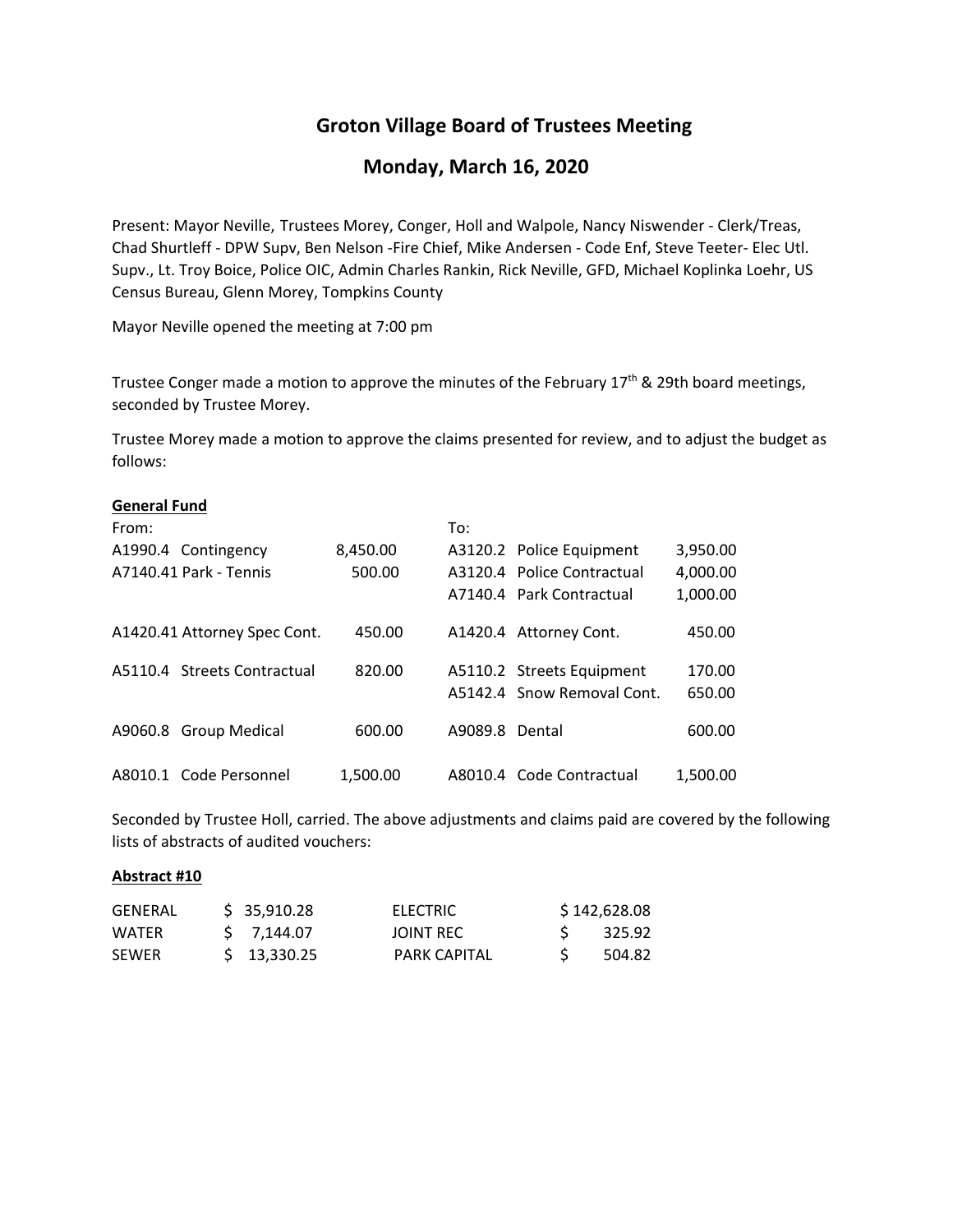Michael Koplinka Loehr with the US Census Bureau presented information on the importance of filling out the census forms either online or by paper. He let information that we could share with anyone needing the information.

# **Monthly department reports:**

*Electric:* **Supv Teeter reported:**

> Read meters Stray voltage testing Completed Repaired streetlights Snow plowing Inventory completed Turn on at 208 ½ Williams St. Turned on service at 104 Church St. Repaired F450 Tested meters Replaced 2 broken meters (ice) Rewired guard shack at Sykes Park Call out S. Main St. (broken cutout) Meter school in Fairport ‐ Mike Perkins & Tom Billups Equipment testing scheduled for Thursday Replacing some bad poles. Still using old truck, will be fixing up to sell.

## *DPW:*

**Supv Shurtleff submitted his monthly report with comments:**

# **Department of Public Works February 18 – March 16, 2020**

## **Completed Work/Projects:**

- Plowing & salting as needed
- Repair a broken fire hydrant on Main St.
- Repair an oil leak on John Deere Tractor
- Complete the Annual Water Withdraw Report
- Repair a leaking chlorine line at the water plant
- Continue work on the guard shack project
- Repair plugged sewer main at the Fitness Center
- Work on Cayuga St. fire hydrant after car accident
- Complete monthly water samples
- Playground inspection with Parkitects
- Assist resident with a plugged sewer lateral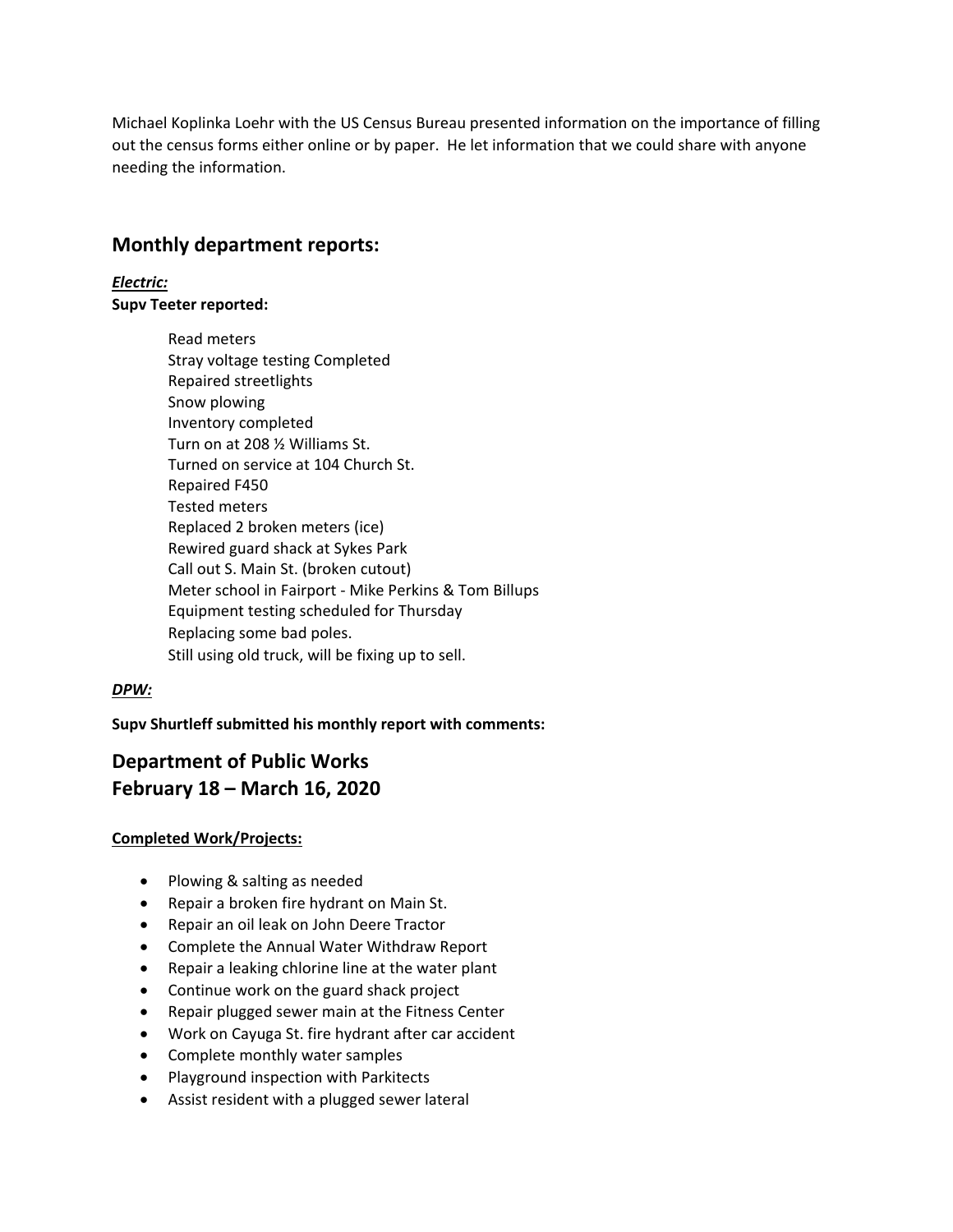- Cold patch several potholes
- **•** Begin sweeping streets
- Work with Pall trinity on water plant problem

### **Schedule of Work**

- Replace fire hydrant on Cayuga St.
- Repair hydrant on W. South St.
- Sweeping & catch basin cleaning

Updated and refurbed the bathhouse and guard rooms. Many changes were needed to make the rooms more usable. Parkitects did a walkthrough and there are about \$1,100 in repairs and \$3,000 in additional chipping to be done to cover the new equipment areas and bring up the existing to a correct depth. These will be schedule to be on the 2020‐2021 budget.

Salt in good shape for next year.

The water was reported to have a higher chlorine smell. We flushed the system and had it refill with fresh water.

### *Groton Fire Department:*

### **Chief Ben Nelson reported:**

Calls YTD: 173 ambulance calls 29 fire calls

Response to local facility drastically reduced after a restructuring of staff. 2 fire calls – Assisted Genoa in a fatal fire call, and also same evening a fire in Freeville. Open fire Ban until May 14<sup>th</sup>.

7:30pm Mayor Neville made a motion to close the regular meeting and open the Public Hearing on Local Law #3 which will amend Chapter 17 of the code of the Village of Groton "EMPLOYEE POLICIES; ARTICLE II. REIMBURSEMENT FOR TRAINING COSTS"

Clerk Niswender read the public notice on Local Law #3.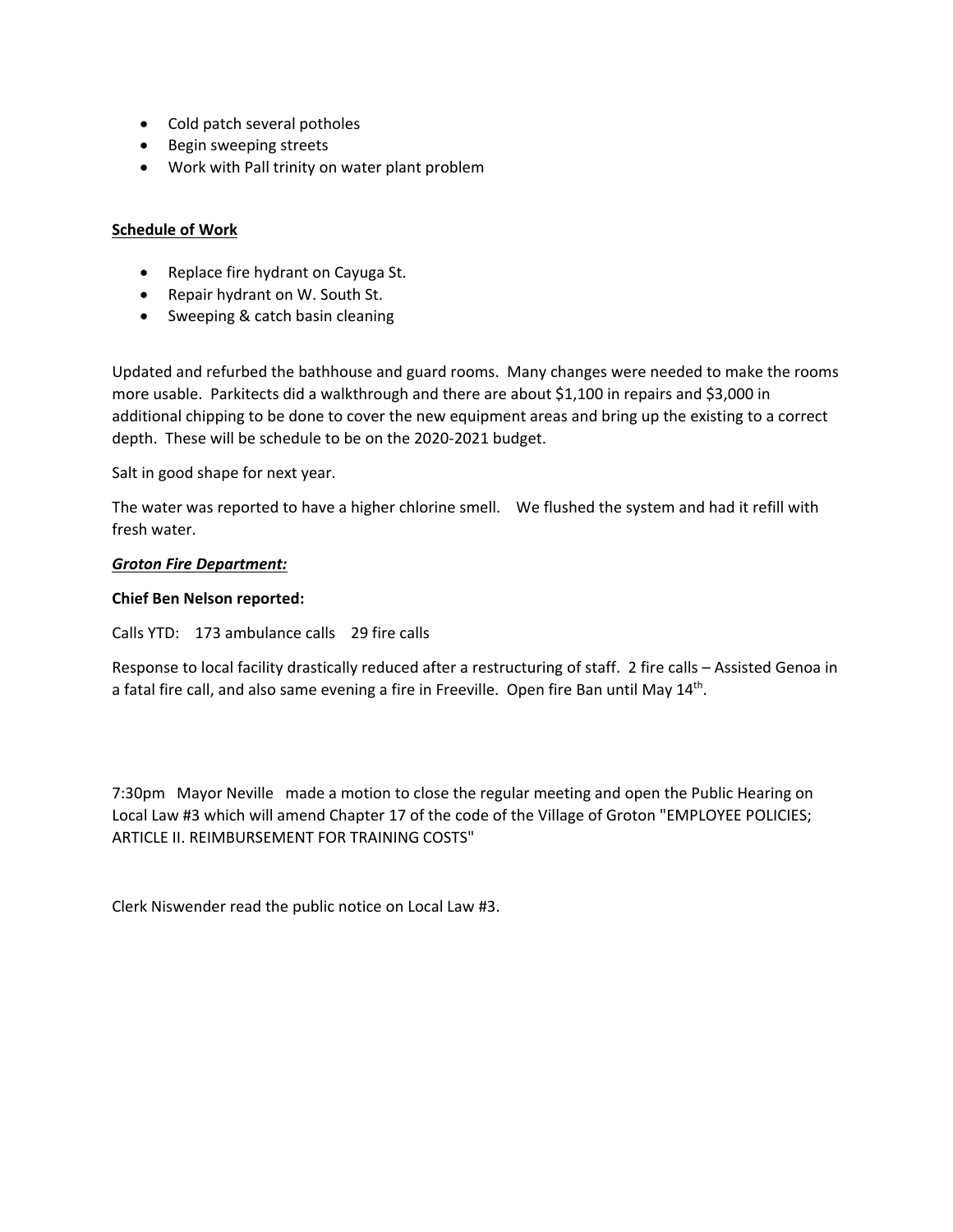# PUBLIC NOTICE VILLAGE OF GROTON NOTICE OF PUBLIC HEARING

NOTICE IS HEREBY GIVEN that the Board of Trustees of the Village of Groton will hold a Public Hearing on Monday, March 16, 2020 starting at 7:30 pm, at the Groton Village Office, 143 Cortland St., to consider the adoption of the following local law:

Local Law No. 3 of 2020, which will amend Chapter 17 of the code of the Village of Groton, "Employee Policies; Article II. Reimbursement for Training Costs" amending Section 17‐6 (A) to update "one year" to "three years" and number of "days" to number of "months" and "the first year of employment" to "the three years of employment".

A copy of the local law in its entirety is available for review at the Village Clerk's Office, 143 Cortland St., during usual business hours.

The public is invited to attend and all oral or written comments may be presented for consideration.

Any person with special needs, who wish to attend the hearing, should contact the Village Office (898‐3966) immediately so your particular needs can be accommodated.

By order of the Board of Trustees.

Nancy Niswender Village Clerk

No Public Comments.

Trustee Conger made a motion to close the public hearing at 7:35pm, seconded by Trustee Holl, carried.

Trustee Morey made a motion to adopt on Local Law #3 which will amend Chapter 17 of the code of the Village of Groton "EMPLOYEE POLICIES; ARTICLE II. REIMBURSEMENT FOR TRAINING COSTS", and upon roll call:

Trustee Conger voted "aye", Trustee Morey voted "aye", Trustee Holl voted "aye", Mayor Neville voted "aye". Trustee Walpole ‐ absent, The resolution was duly declared adopted. (Type II Action under SEQR.) Seconded by Trustee Holl, carried.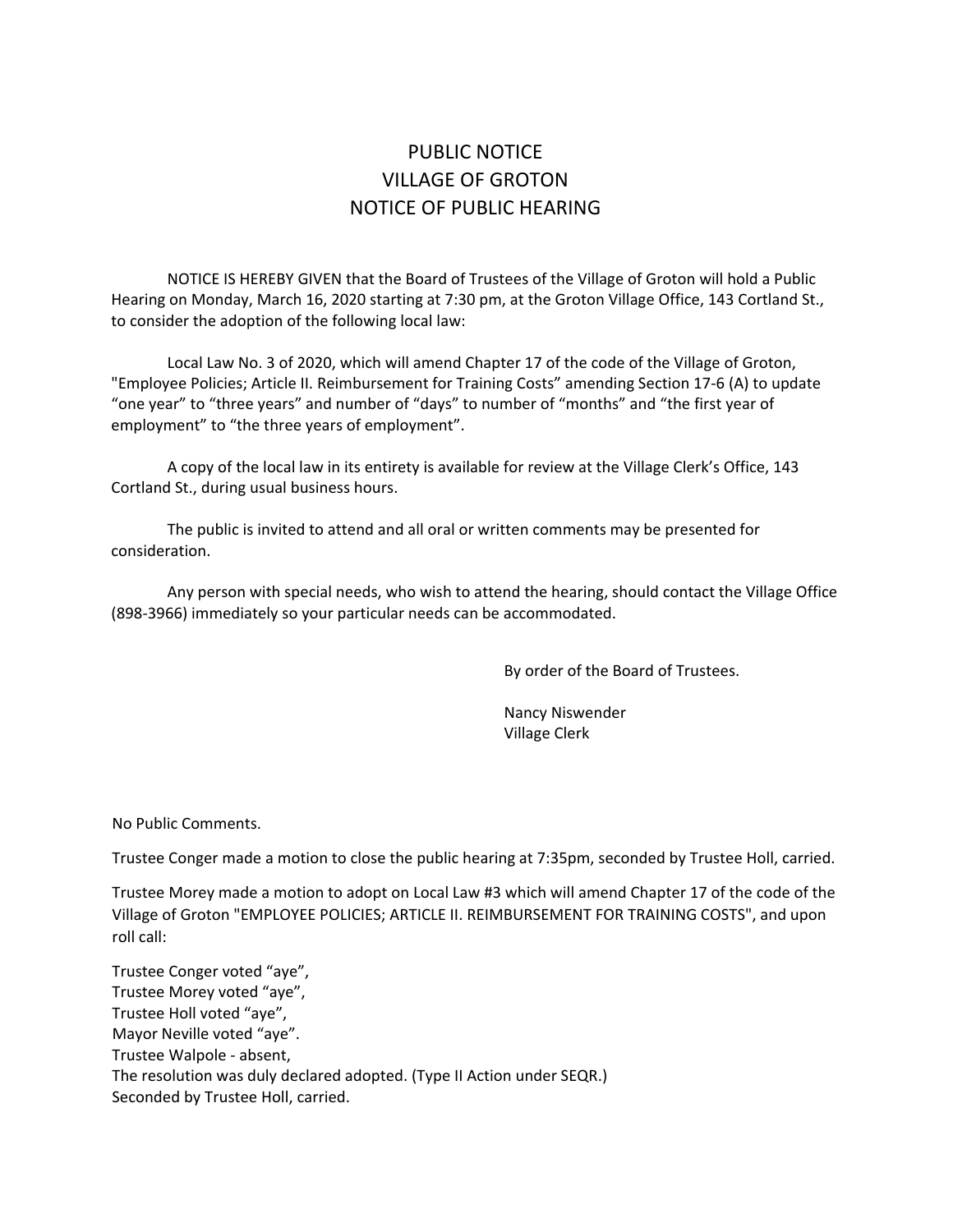## *Police Report*

### **Lt. Boice reported:**

Three offices to Horseheads for a one‐day training. FTO training cancelled due to COVID‐19

About 700 calls ahead of last year.

### **Trustee Conger reported:**

### *Joint Recreation:*

Winter Programs:

Youth Basketball- two more weeks of this program. The last games were to be held on March 14<sup>th</sup>

Cabin Fever Expenses ‐ \$2,155 – Income \$2,660 – We made a profit this year. Attendance: 777 ‐ Which up from 621 last year and 370 – It has more than doubled.

### Spring Programs:

- ∙ Youth Track & Field‐ TBD dates
- ∙ Youth Baseball & Softball‐ Forms are out in school and online. Registration is open until the end of the month. This is a transition year for volunteer leaders.

### Summer Programs:

- ∙ Summer Camps are being planned
- Pool & Park Hiring- Job postings will be going up in the next couple weeks.
- ∙ Booklet Planning‐ Documents need to be sent to me by the end of March.

### Concert Series:

- ∙ All but two dates have been filled for the 2020 concert series.
- ∙ I am still discussing some things with the Legion: Smoking, Legion contribution to series.

### *Youth Commission*

Current Programs include **Super Scientist** with 10 elementary students enrolled, **Girl Ventures** with 8 middle school girls enrolled. The girls attended a Syracuse University women's basketball game. They were able to meet the team and get autographed posters. **Cooking with Groton Harvest** has 19 elementary students enrolled, this group will be cooking breakfast for the staff on March 19th, during staff training day. **Chef It Up** has 12 junior high students enrolled, 5 girls and 7 boys.

Many of these may not happen due to COVID‐19

**Groton Harvest:** We will be launching a community garden program this spring to strengthen the community ownership of the project. Looking for partnerships between local agencies, businesses and non‐profits to host gardens. There are plans for 2 raised beds at the Groton Care Center that will be built so the residents can get to them from their wheelchairs.

**Tween Night** was a small group with 10 youth participating. (It was also the night of a sectional basketball game.)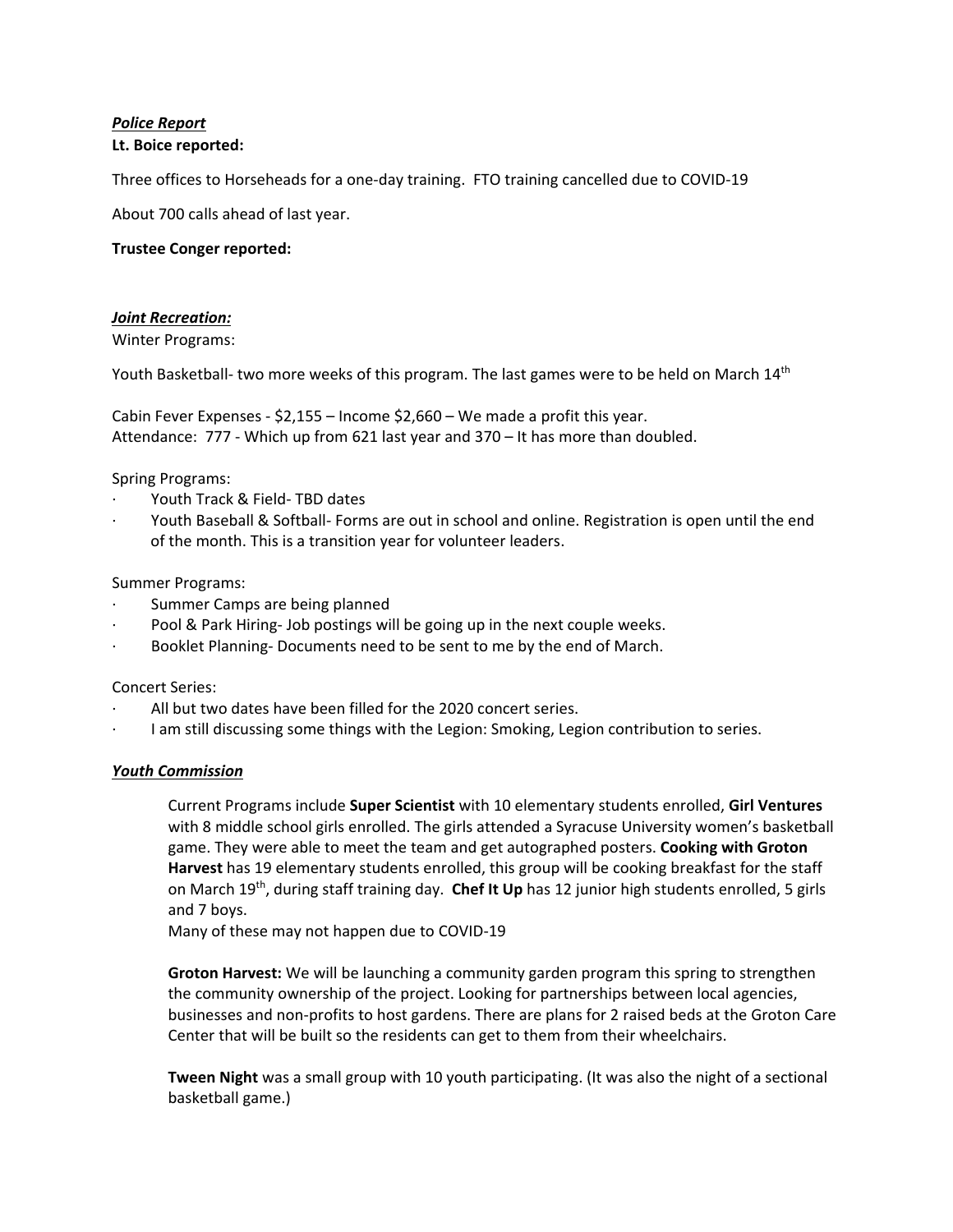**Summer Camp discussion**: Dates set for July 6 – August 14. Breakfast and lunch will be provided. Cost to remain at \$100, with before and after care for, \$10 and \$15 extra, respectively.

Budget present at end of year – Some reserves of over \$5,000. The program pitch presentation is postponed until further notice. Annual report was handed out.

## **Action Items:**

Trustee Conger made a motion to adopt a resolution declaring April as Fair Housing Month in the Village, seconded by Trustee Holl, carried.

Trustee Holl made a motion to accept the May 31, 2019 Financial Audit Report from Insero & Co., CPAs, seconded by Trustee Morey, carried.

Trustee Holl made a motion to approve the Open Container Exception for the First National Bank of Groton Picnic on August 8, 2020, seconded by Trustee Morey, Carried.

Trustee Holl made a motion to approve travel for Clerk Niswender and Trustee Morey and any other Trustees that may wish to attend to the NYCOM Annual Meeting on May 3‐5, 2020 (if it is held), seconded Trustee Conger, Carried.

Annual Organizational Meeting is scheduled for April 6, 2020 at 6:45 pm Public Hearing for the Budget is scheduled for April 6, 2020 at 7:15pm

Needed park Improvements were discussed:

Trustee Conger made a motion to adopt a resolution subject to public referendum to transfer up to \$7,500.00 from the Park Improvement Reserve Fund to the Park Capital Project Fund for updates to the Pool Bathhouse, seconded by Trustee Morey, carried

Discussion of suspension of sick time usage until the next regular Village Board Meeting on April 20, 2019.

Trustee Morey made a motion to adopt a resolution to suspend the employees use of sick time if out during this time due to COVID‐19, seconded by Trustee Conger, carried.

Discussion of COVID‐19 and Village Response

Review of Village response of Public Notice.

Mayor Neville made a motion made to accept the Village response form for posting, seconded by Trustee Conger, carried.

Glenn Morey gave an update for the County:

He gave an update on new cases of COVID‐19 and closures and guidelines from the President and NY Governor.

This year Glenn will be on 4 committees: Census 2020, Health and Human Service, Public Safety and